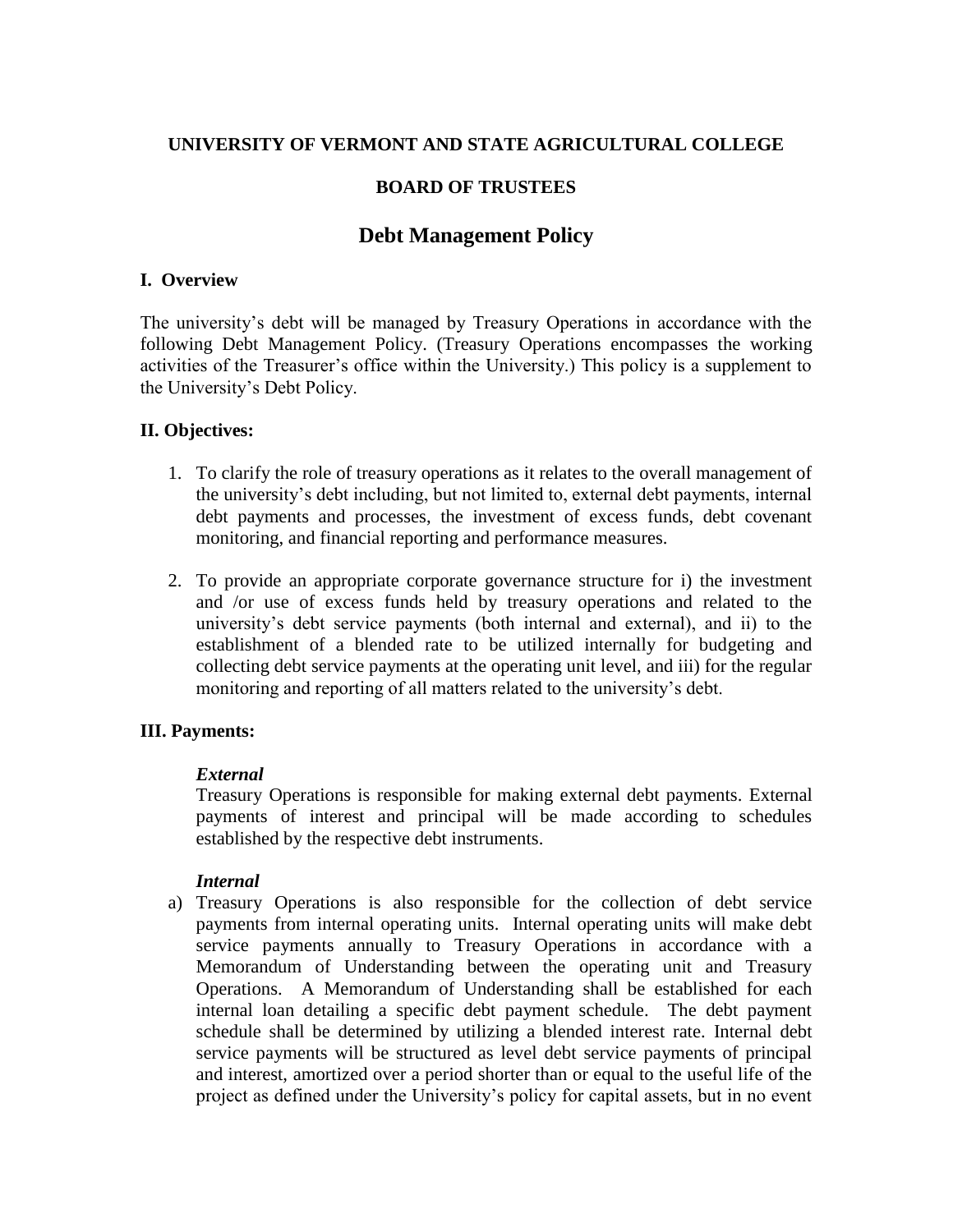will the period be longer than the term of the external debt. The Budget, Finance and Investment Committee may authorize an alternative payment schedule for a project if circumstances warrant it.

The rate will be recalculated following each new long-term debt issue, retirement of debt, or annually in the absence of a new debt issue. The blended rate will be reviewed at least annually (as part of the budget process) by the Budget, Finance and Investment Committee and adjusted as needed. Any other adjustments in the blended rate for any reason whatsoever shall follow the same approval process.

# **IV. Liquidity and Investments**

### **Investment**

# **1. Debt Proceeds:**

a) Proceeds from issuance of long-term debt will be held in separate construction funds and accounted for separately.

# **2. Treasury Operations Cash:**

- a) Treasury Operations will maintain a forecast of cash requirements needed to meet external debt service obligations and operating costs. The forecast will recognize liquidity needs to meet those obligations and costs together with the source of funds by which they will be met. The forecast will be updated at least twice a year and will look forward on a rolling 18 month basis. The forecast will demonstrate the sources for meeting projected payments during that 18 month period (see reporting below)
- b) Treasury Operations, as a part of the forecast of cash requirements, will be responsible for determining short-term liquidity needs for external payments or other approved use. These funds will be invested in the Limited Term Investment Pool in accordance with the *University of Vermont Statement of Objectives & Policies Related to Cash Balances* ("Cash Policy") of the Board of Trustees.
- c) The balance of net assets held in Treasury Operations will be invested by purchasing shares in the Consolidated Long Term Investment Pool with the consent of the Budget, Finance and Investment Committee. Similar to a term endowment, **all** earnings will be re-invested. Shares may be liquidated as needed within the standards for notice of withdrawal as defined from time to time by the Budget, Finance and Investment Committee. The forecast of cash requirements will provide a plan for liquidation of shares to the Budget, Finance and Investment Committee as required to meet the defined payment obligations and meeting notice of withdrawal requirements.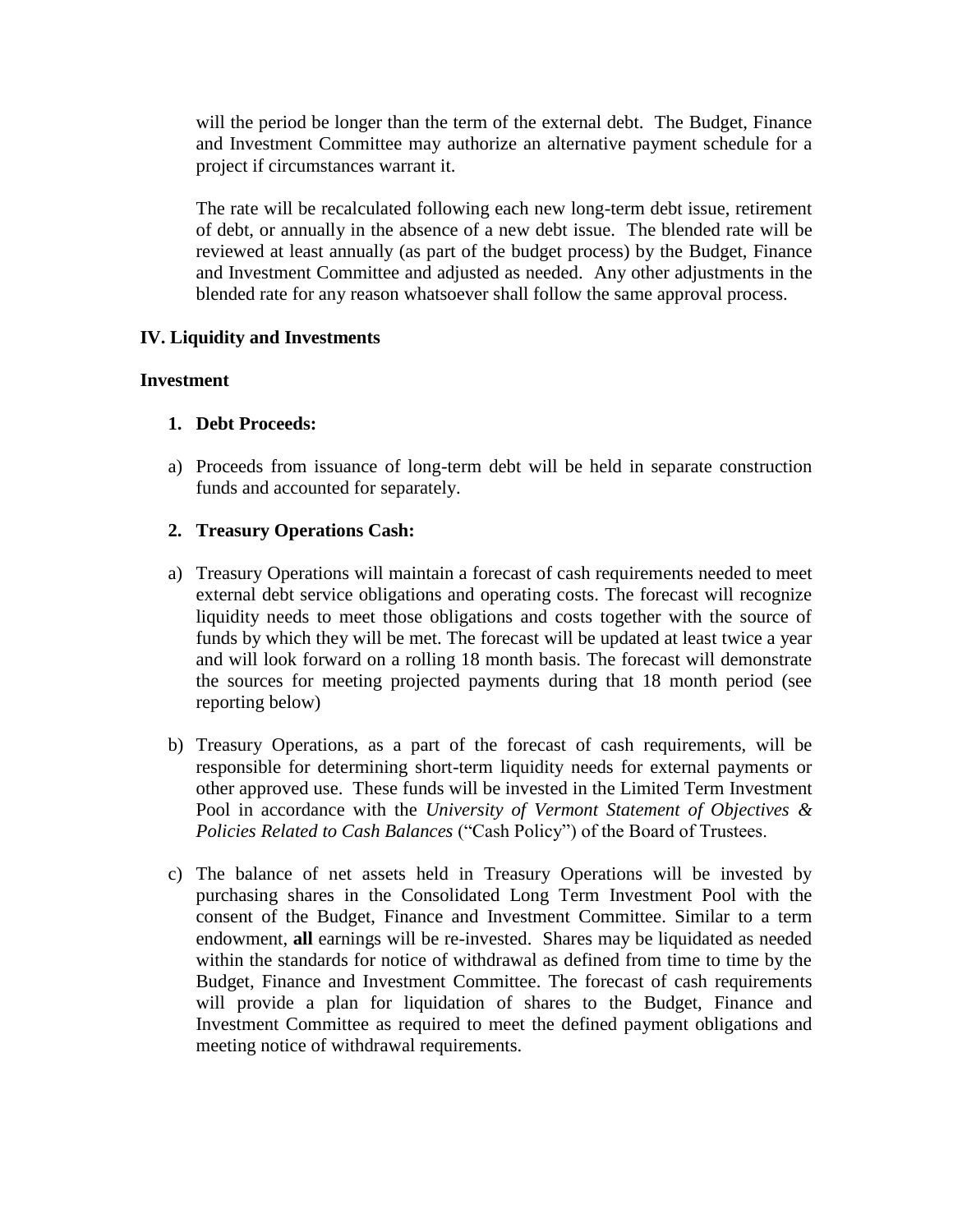d) All capital projects for which management seeks internal debt financing will be subject to the same internal approvals as externally-financed projects in accordance with the parameters established by the Board for project approval.

# **V. Planning, Reporting and Monitoring**

## *Planning*

Planning for debt service payments shall be an integral part of the planning and forecasting process for the Strategic Financial Plan. The debt service schedules utilized to forecast the liquidity needs will be incorporated into each new iteration of the financial planning model. It is Treasury Operations' responsibility to monitor debt service liquidity needs as part of the financial planning and budgeting processes.

### *Investment performance*

The investment performance of all net assets held and invested by Treasury Operations shall be reviewed quarterly by the Budget, Finance and Investment Committee. Investment performance shall be reported by category (long term, short term, or internal loan, and totals), by quarter, by year-to-date and since inception (of performance reporting).

## *Accounting and Reporting*

- 1. Accounting: All transactions for external debt and internal loans will be recorded in the general ledger of the University and will be reported in accordance with generally accepted accounting principles.
- 2. University Financial Statements: All Board of Trustee members will be provided annually with a copy of the audited University of Vermont Annual Financial Statements.
- 3. Treasury Operations Financial Statements: Unaudited financial statements will be presented showing the position and changes in net assets of Treasury Operations on a semi-annual basis (December 31 and June 30).
- 4. Statement of Changes for the Consolidated Long Term Investment Pool: The Treasurer will provide this statement quarterly to the Budget, Finance and Investment Committee.
- 5. Treasury Operations Investments: The Treasurer will provide reports on the investment of Treasury Operation managed funds and net assets to the Budget, Finance and Investment Committee at each meeting.